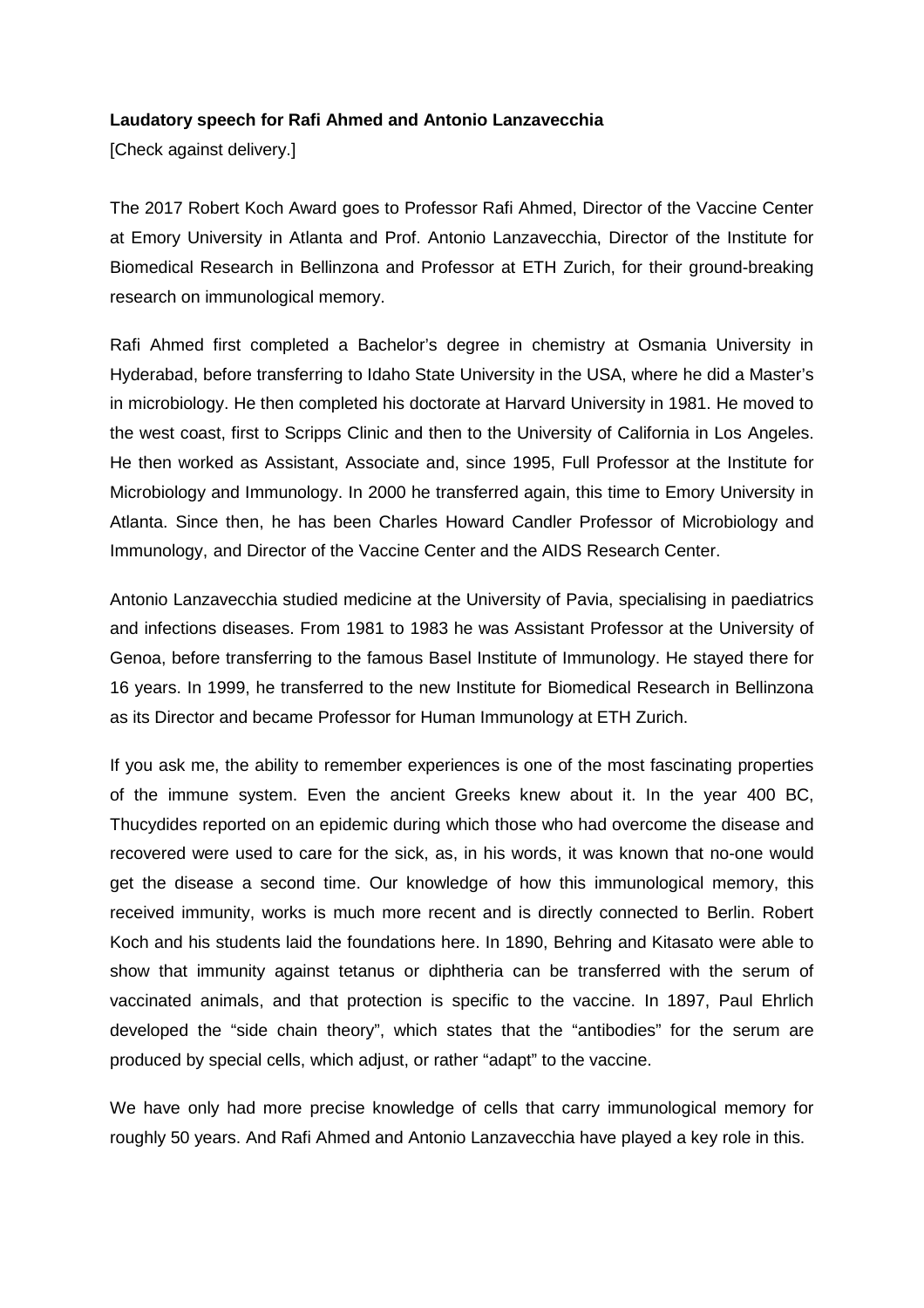Rafi Ahmed's first major contribution is the proof that there is actually an immunological memory. That means that there are memory lymphocytes, which survive even in the absence of the original pathogen, and are not activated again until the pathogen recurs. In this way, he succeeded in disproving the alternative theory that acquired immunity is a lasting immune reaction.

Rafi Ahmed's second key contribution is the proof that the long-lived activated lymphocytes are exhausted at a certain stage in chronic immune reactions to viruses. They stop working properly, thereby actually facilitating the chronic immune reaction, and cannot remove the viruses. Rafi Ahmed succeeded in showing that it is inhibitory receptor PD-1 that inhibits lymphocytes. If the receptor is blocked, the lymphocytes react strongly again and the viruses are eliminated. With this reactivation of the immune system, Rafi Ahmed developed an effective therapy against chronic infections.

His third significant contribution is his discovery of long-lived plasma cells at the same time as my working group. Plasma cells develop from activated B lymphocytes and they are responsible for secreting the antibodies that protect us against diseases by neutralising pathogens immediately on penetration. It was long thought that plasma cells themselves have only short lifespans, as they disappear rapidly from the organs where they are formed, and that they have to be reformed again and again from activated B lymphocytes. We now know that freshly formed plasma cells permeate the bone marrow and secrete their antibodies into the blood throughout our whole lives. This knowledge that the long-lived plasma cells survive in the bone marrow is important for developing effective vaccination procedures. It is even more important for the development of effective therapies for chronic diseases caused by antibodies, e.g. allergies and many rheumatic diseases. Today, we can refer to this as a new class of diseases, the plasma cell diseases.

Like Rafi Ahmed, Antonio Lanzavecchia has done pioneering research into immunological memory. He laid the foundations for a sophisticated understanding of T lymphocytes of memory by studying their chemokine receptors. He found that the special purposes of T lymphocytes can be identified based on their chemokine receptors. Memory T lymphocytes, which are attracted to inflamed tissue, act on the inflammation there. T lymphocytes attracted to lymph nodes control the activation of B lymphocytes and formation of antibodies there. And so on. These observations were not only original, they were first made on humans and later confirmed in mice, which is rare. This was a fundamental finding with far-reaching significance for biomedicine, as it allows us to determine the quality of the immunological memory and influence it specifically.